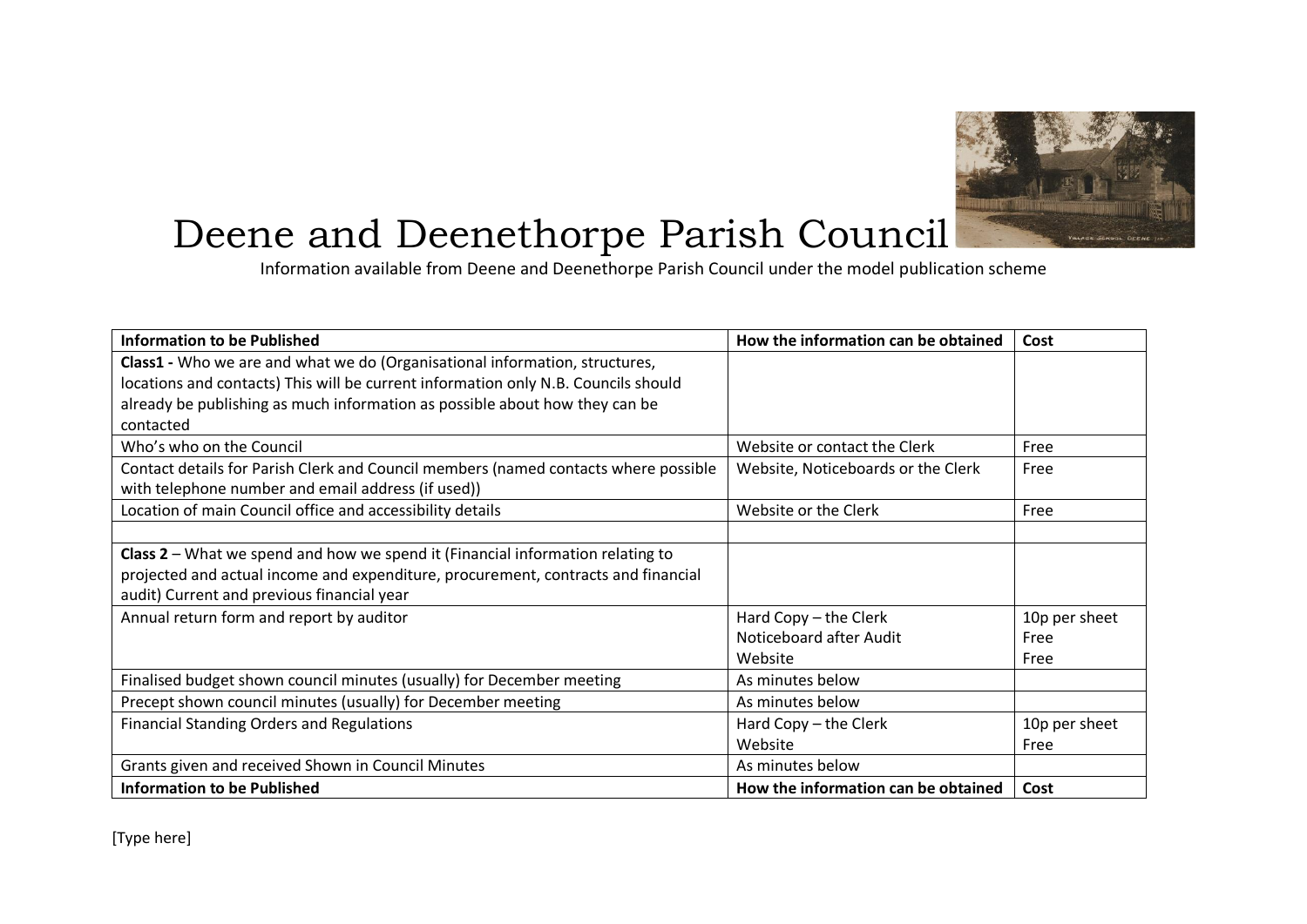| List of current contracts awarded and value of contract                                | The Clerk                        |               |
|----------------------------------------------------------------------------------------|----------------------------------|---------------|
| <b>Borrowing Approval letter</b>                                                       | Hard Copy - the Clerk            | 10p per sheet |
| Members' allowances and expenses                                                       | The Clerk                        |               |
|                                                                                        |                                  |               |
| Class 3 - What our priorities are and how we are doing (Strategies and plans,          |                                  |               |
| performance indicators, audits, inspections and reviews)                               |                                  |               |
| Parish Plan                                                                            | Hard Copy - the Clerk            | Free          |
|                                                                                        | Website                          | Free          |
| Annual Report to Parish Meeting (current and previous year)                            | Hard Copy - the Clerk            | 10p per sheet |
|                                                                                        | Website                          | Free          |
|                                                                                        |                                  |               |
| Class 4 - How we make decisions (Decision making processes and records of              |                                  |               |
| decisions) Current and previous council year                                           |                                  |               |
| Timetable of meetings (Council, and Committees)                                        | Hard Copy - the Clerk            | Free          |
|                                                                                        | Website                          | Free          |
|                                                                                        | Noticeboards                     | Free          |
| Agendas of meetings (as above)                                                         | Hard Copy - the Clerk            | Free          |
|                                                                                        | Website                          | Free          |
|                                                                                        | Noticeboards                     | Free          |
| Minutes of meetings (as above) $-$ N.B. this will exclude information that is properly | Hard Copy - the Clerk            | 10p per sheet |
| regarded as private to the meeting                                                     | Website                          | Free          |
|                                                                                        | Noticeboards                     | Free          |
| Reports presented to council meetings - NB this will exclude information that is       | Website                          | Free          |
| properly regarded as private to the meeting. Verbal reports will be part of the        |                                  |               |
| <b>Minutes</b>                                                                         |                                  |               |
| Responses to consultation papers                                                       | As minutes below                 | Free          |
| Responses to planning applications These will be part of the Minutes                   | Hard Copy - the Clerk            | 10p per sheet |
|                                                                                        | North Northamptonshire Council's | Free          |
|                                                                                        | website planning portal          |               |
|                                                                                        |                                  |               |
|                                                                                        |                                  |               |
|                                                                                        |                                  |               |

[Type here]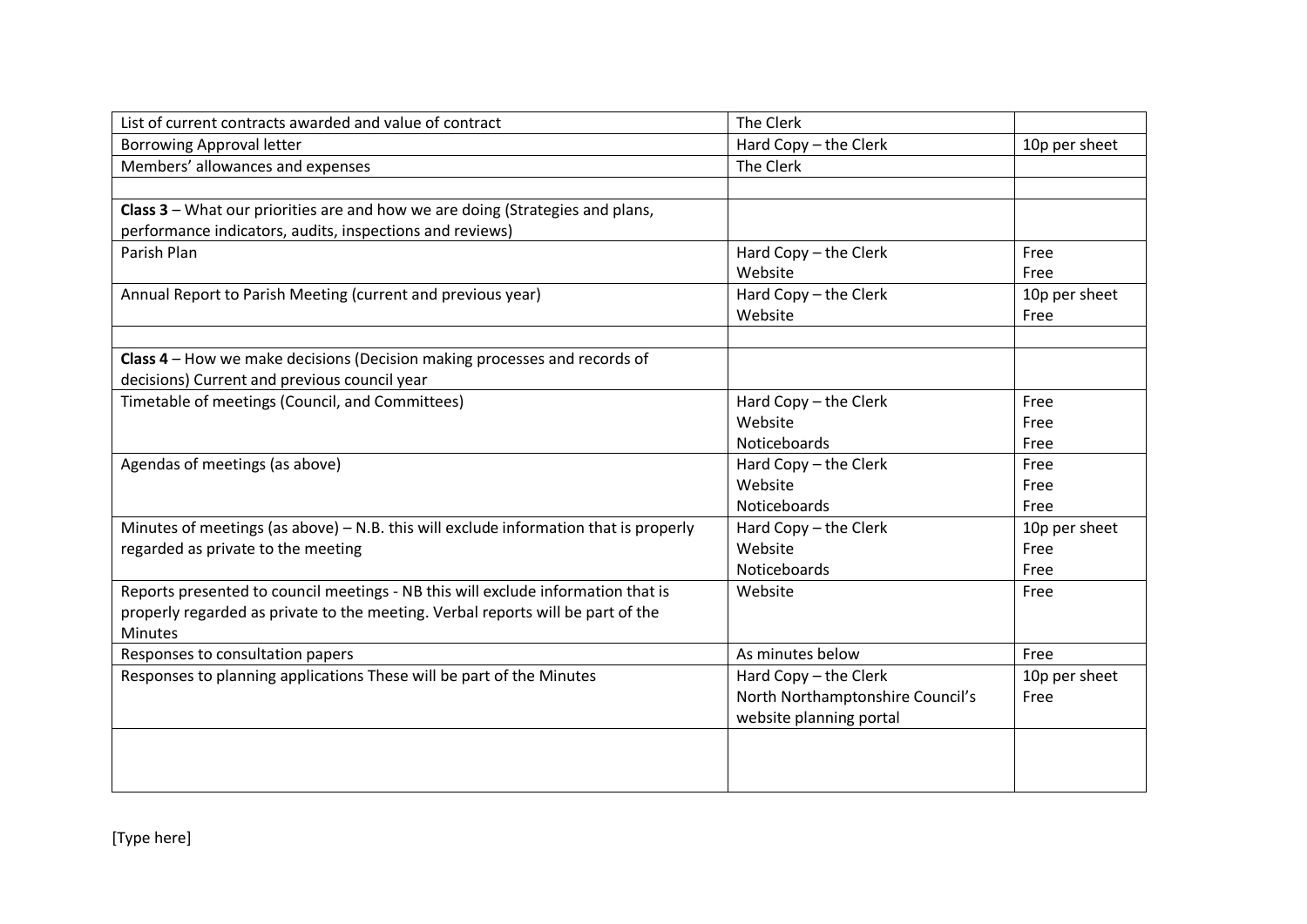| <b>Information to be Published</b>                                                    | How the information can be obtained | Cost          |
|---------------------------------------------------------------------------------------|-------------------------------------|---------------|
| Class 5 - Our policies and procedures (Current written protocols, policies and        |                                     |               |
| procedures for delivering our services and responsibilities) Current information only |                                     |               |
| Policies and procedures for the conduct of council business:                          |                                     |               |
| Procedural standing orders                                                            | Hard copy - contact Clerk/website   | 10p per sheet |
| Policy statements There is a section of the website dedicated to policies             | See Minutes above                   | Free          |
| Delegated authority in respect of officers; Shown in Minutes                          |                                     |               |
| Code of Conduct                                                                       | Hard copy - contact Clerk/Website   |               |
| Policies and procedures for the provision of services and about the employment of     |                                     |               |
| staff: -                                                                              |                                     |               |
| Equality and diversity policy                                                         | For All:                            |               |
| Personnel policies Recruitment policies (including current vacancies)                 | Hard copy - contact Clerk           | 10p per sheet |
| Policies and procedures for handling requests for information                         | Website                             | Free          |
| Complaints procedures (including those covering requests for information and          |                                     |               |
| operating the publication scheme)                                                     |                                     |               |
| Information security policy                                                           | Hard copy- contact Clerk            | 10p per sheet |
|                                                                                       | Website                             | Free          |
| Records management policies (records retention, destruction and archive)              | Hard copy- contact Clerk            | 10p per sheet |
|                                                                                       | Website                             | Free          |
| Data protection policies                                                              | Hard copy- contact Clerk            | 10p per sheet |
|                                                                                       | Website                             | Free          |
| Schedule of charges (for the publication of information) see below                    | Hard copy- contact Clerk            | 10p per sheet |
|                                                                                       | Website                             | Free          |
|                                                                                       |                                     |               |
| Class 6 - Lists and Registers Currently maintained lists and registers only (Some     |                                     |               |
| information may only be available by inspection)                                      |                                     |               |
| Any publicly available register - electoral roll                                      | Contact Clerk - Viewing only        |               |
| <b>Assets Register</b>                                                                | <b>Contact Clerk</b>                |               |
| Register of members' interests                                                        | Published on North Northamptonshire | Free          |
|                                                                                       | Council's Website                   |               |
| Register of gifts and hospitality                                                     | <b>Contact Clerk</b>                |               |
|                                                                                       |                                     |               |

[Type here]